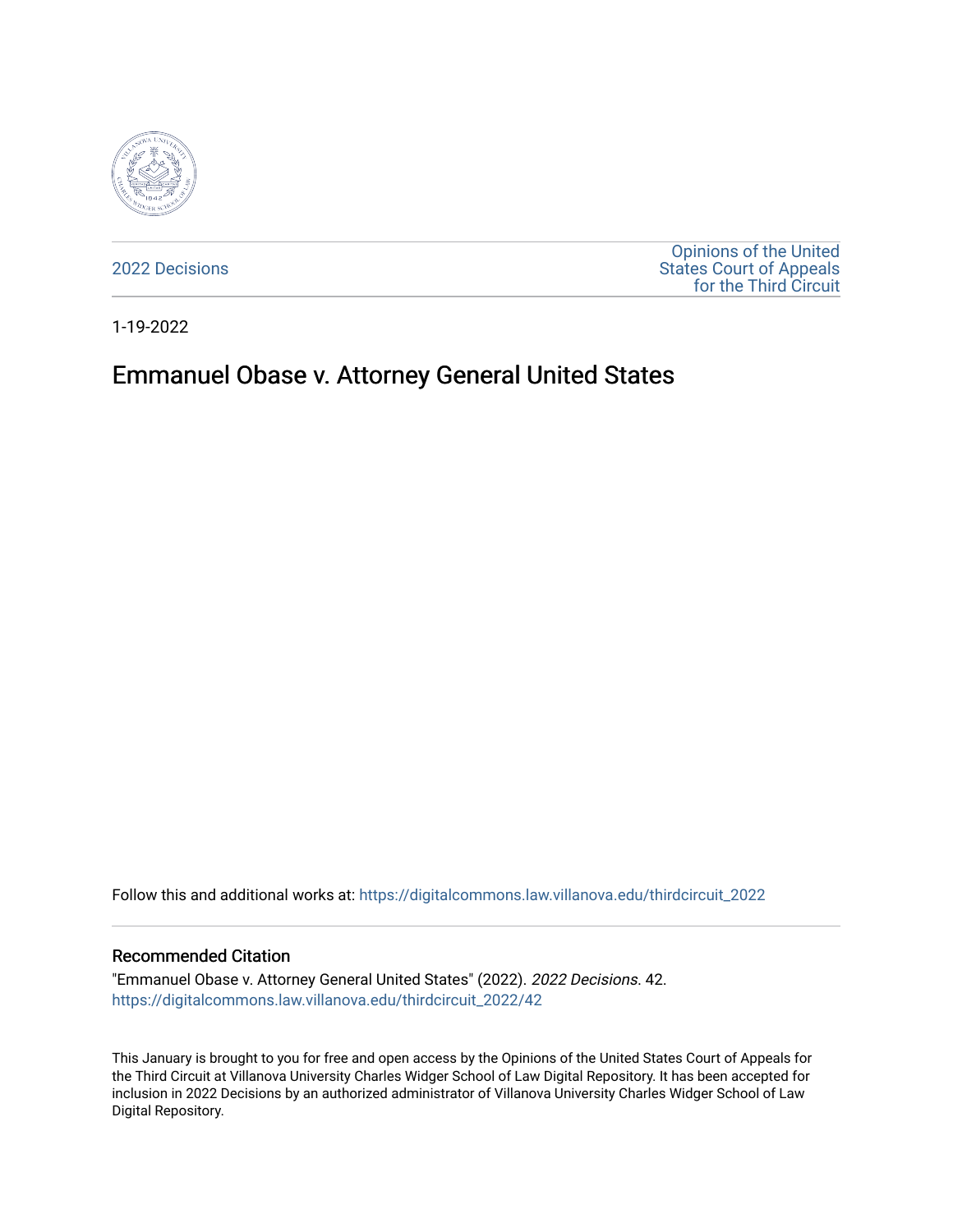#### **NOT PRECEDENTIAL**

#### UNITED STATES COURT OF APPEALS FOR THE THIRD CIRCUIT

\_\_\_\_\_\_\_\_\_\_\_

No. 21-1942 \_\_\_\_\_\_\_\_\_\_\_

### EMMANUEL FRIDAY OBASE, Petitioner

v.

## ATTORNEY GENERAL UNITED STATES OF AMERICA \_\_\_\_\_\_\_\_\_\_\_\_\_\_\_\_\_\_\_\_\_\_\_\_\_\_\_\_\_\_\_\_\_\_\_\_

On Petition for Review of an Order of the Board of Immigration Appeals (Agency No. A214-894-473) Immigration Judge: Tamar H. Wilson

\_\_\_\_\_\_\_\_\_\_\_\_\_\_\_\_\_\_\_\_\_\_\_\_\_\_\_\_\_\_\_\_\_\_\_\_

Submitted Pursuant to Third Circuit LAR 34.1(a) December 2, 2021

Before: RESTREPO, PHIPPS and COWEN, Circuit Judges \_\_\_\_\_\_\_\_\_\_\_

> (Opinion filed: January 19, 2022) \_\_\_\_\_\_\_\_\_\_\_

> > OPINION\* \_\_\_\_\_\_\_\_\_\_\_

PER CURIAM

<sup>\*</sup> This disposition is not an opinion of the full Court and pursuant to I.O.P. 5.7 does not constitute binding precedent.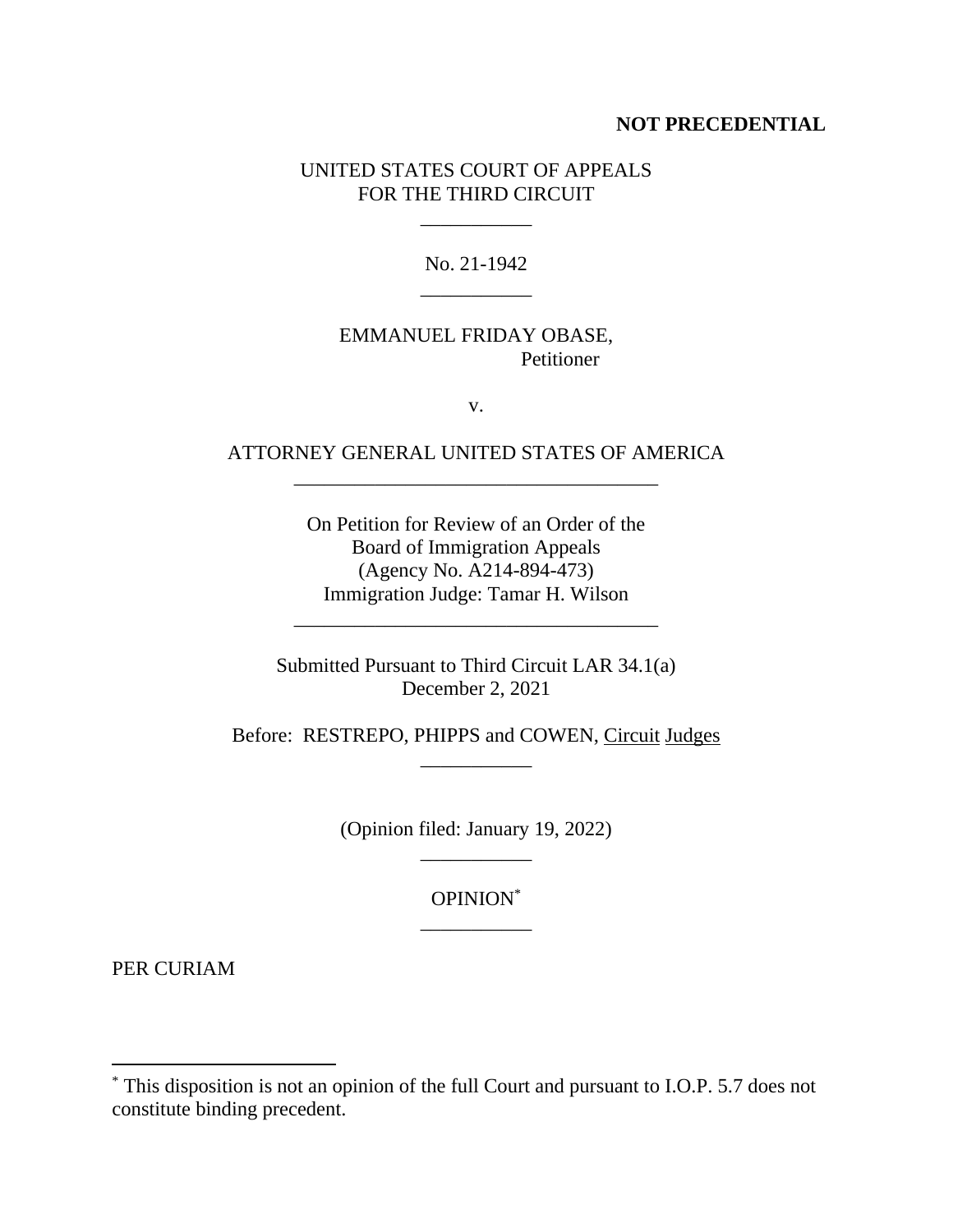Emmanuel Obase, proceeding pro se, petitions for review of a decision of the Board of Immigration Appeals ("BIA"). The BIA denied his motion to reconsider its decision affirming the denial of his application for cancellation of removal and to reopen his proceedings. For the reasons discussed below, we will deny the petition for review in part and dismiss it in part for lack of jurisdiction.

Obase is a native and citizen of Nigeria who was admitted to the United States in 2013 with a student visa. In 2019, the Department of Homeland Security issued a notice to appear charging that he was subject to removal for failing to comply with the conditions of the status under which he was admitted. Obase did not attend school after he arrived. Through counsel, Obase conceded that he was removable and applied for cancellation of removal pursuant to 8 U.S.C. § 1229b(b)(2), which sets forth a special rule for victims of domestic abuse.

Obase married his wife, a United States citizen, in 2017. He testified that over time his wife changed and constantly demanded money from him. She did not work, used drugs, and was involved with another man. Obase testified that their relationship deteriorated, that the man threatened "to bump [him] off," A.R. at 165, and that his wife told her brothers to break his legs. He also stated that, if he did not give his wife money, she threatened to jeopardize his work papers, which allowed him to work legally, and to tell immigration authorities that he had forced her to marry him.<sup>1</sup> Obase stopped living

 $<sup>1</sup>$  An application that Obase filed in 2018 for adjustment of status was referred to the</sup> fraud detection unit, although the reason for the referral is not clear. Obase stated that his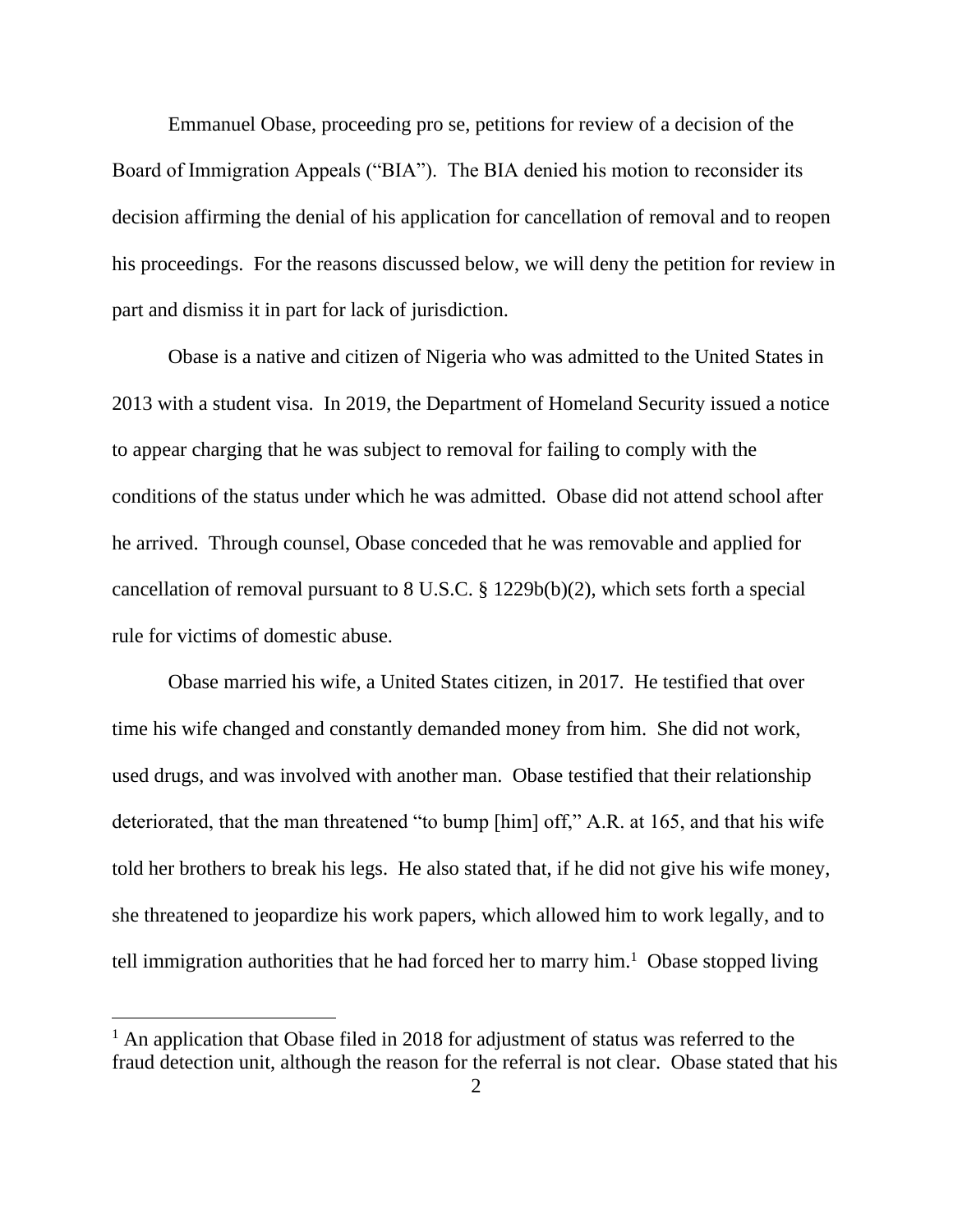with his wife in June or July of 2019. In October 2019, he was arrested for allegedly assaulting her. Obase believes that his wife made up the allegations in order to get rid of him. Charges against Obase were pending in state court at the time of the hearing.

The Immigration Judge ("IJ") did not find all of Obase's testimony credible. She found the criminal allegations against Obase questionable and believed that he did not assault his wife. The IJ, however, found the dynamics of his relationship with his wife unclear and, although she believed that his wife wanted money from him, she did not find credible his allegations that she had threatened him. The IJ found his testimony too general and vague in this regard. She also stated that his testimony was at times evasive.

The IJ ruled that Obase had not shown that he had been "battered or subjected to extreme cruelty" by his wife, as required for cancellation of removal under § 1229b(b)(2)(A)(i).<sup>2</sup> The IJ also decided, assuming that his wife was having an affair, that she was upset when Obase did not give her money, and that her boyfriend had threatened Obase, that the harm did not rise to the level of being battered or subject to extreme cruelty by a spouse. In addition, the IJ ruled that Obase did not establish the

wife reported the fraud, but he also said that he and his wife gave conflicting information in an interview related to the application.

<sup>&</sup>lt;sup>2</sup> Obase was also required to show that he had lived continuously in the United States for three years; that he had been a person of good moral character; that he was not inadmissible or deportable under immigration laws relating to criminal offenses; and that his removal would result in extreme hardship to himself, his child, or his parent. See 8 U.S.C. §  $1229b(b)(2)(A)(ii)-(v)$ .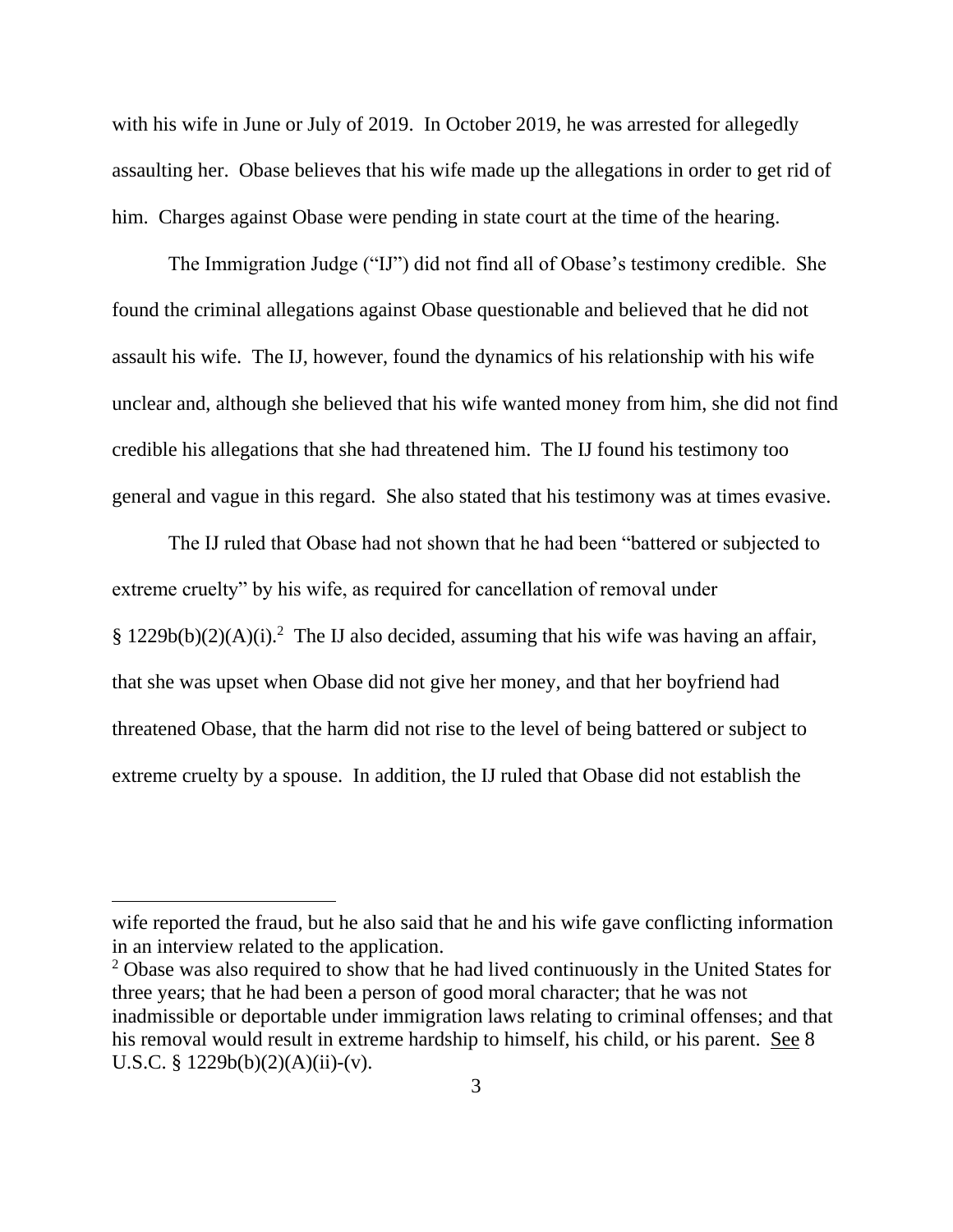requisite extreme hardship if he were removed. The BIA affirmed, without opinion, the result of the IJ's decision. Obase did not file a petition for review.

Obase filed a pro se motion with the BIA to reconsider its decision and to reopen his proceedings. The BIA rejected Obase's argument that it did not properly weigh the evidence of extreme cruelty. It explained that the IJ's determination rested on testimony that the IJ did not find credible, and that the adverse credibility determination was not clearly erroneous. The BIA stated that Obase had waived a challenge to the adverse credibility finding by not raising it in his prior appeal, and noted the IJ's ruling that certain incidents, even if credible, did not rise to the level of extreme cruelty. The BIA also found no error in its affirmance of the IJ's hardship determination. It denied Obase's motion to reopen his proceedings based on new evidence of conditions in Nigeria because he had not explained how the evidence changed the prior hardship determination. This petition for review followed.<sup>3</sup>

We have jurisdiction pursuant to 8 U.S.C. § 1252(a). We review the BIA's denial of a motion to reconsider and reopen for abuse of discretion. Pllumi v. Att'y Gen., 642 F.3d 155, 158 (3d Cir. 2011).

Obase contends that the BIA abused its discretion by failing to consider his argument that it had not properly weighed the evidence of extreme cruelty. The BIA, however, recognized this argument in its decision, discussed the basis of the

<sup>&</sup>lt;sup>3</sup> The BIA also found no merit to a claim by Obase that the IJ was biased against him or that he was denied a full and fair hearing. This ruling is not at issue.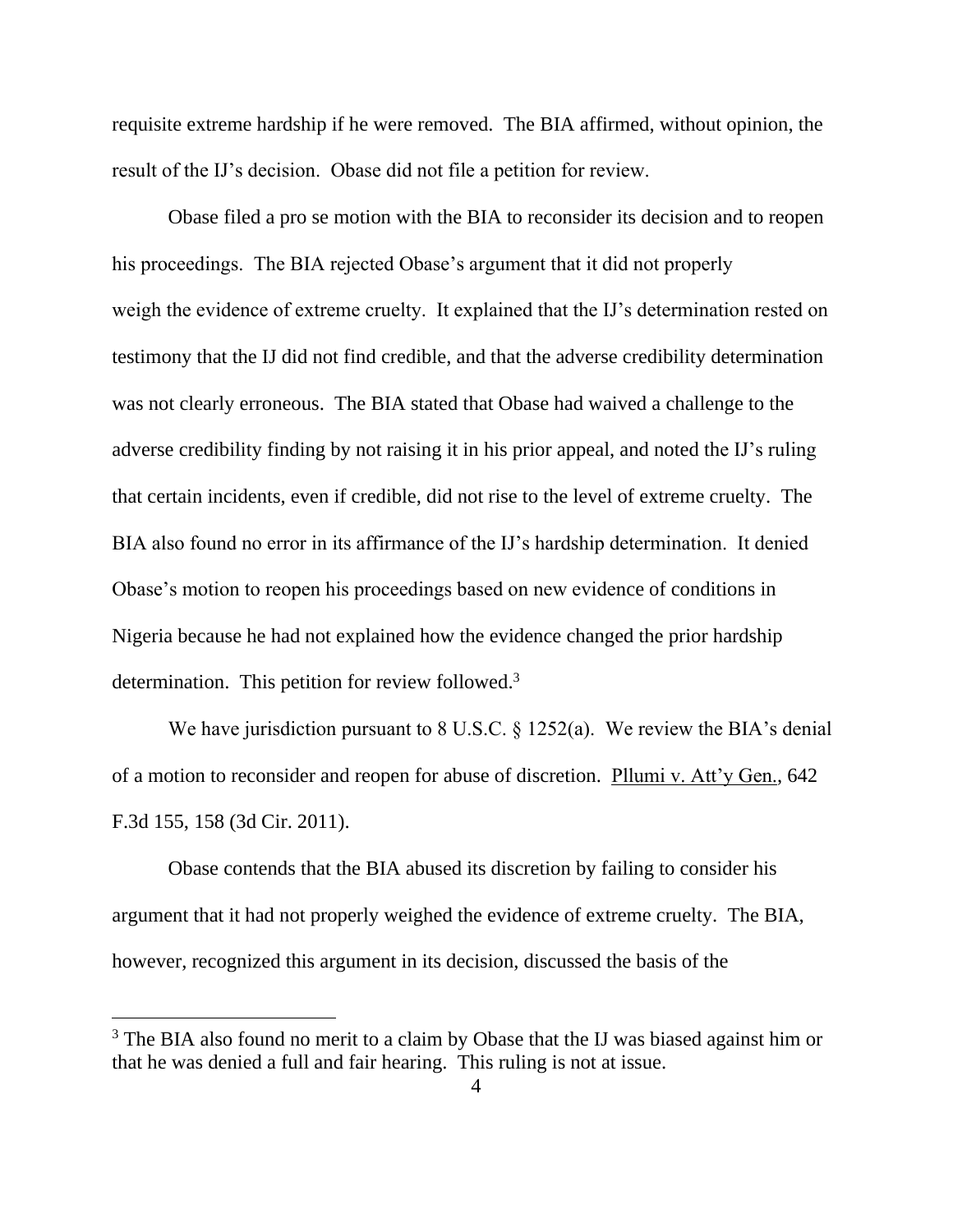determination that he had not shown extreme cruelty, and stated that he had not shown any factual or legal errors in its prior decision that warranted reconsideration. Although the BIA did not discuss the evidence, its decision reflects that it considered Obase's argument.

Obase also argues that he challenged the IJ's adverse credibility determination in his motion to reconsider, that the BIA erred in stating that he waived such a challenge, and that there was no evidence contradicting his testimony. We are unable to determine whether Obase waived such a challenge, $4$  but, as noted above, the BIA also explained that the adverse credibility finding was not clearly erroneous, and agreed with the IJ's ruling that certain incidents, even if credible, did not rise to the level of extreme cruelty. It was not persuaded that it erred in affirming the IJ's decision that he did not show that he suffered extreme cruelty.

As the Government argues, we lack jurisdiction to review the denial of a motion to reconsider that challenges the discretionary determination that a noncitizen was not subjected to extreme cruelty for purposes of  $\S 1229b(b)(2)(A)$ . See Johnson v. Att'y Gen., 602 F.3d 508, 510-11 (3d Cir. 2010) (holding extreme cruelty determination is discretionary and not subject to judicial review). Insofar as the determination here was based on a finding that Obase's wife did not threaten him, a challenge to this finding also

<sup>&</sup>lt;sup>4</sup> The Department of Homeland Security stated in opposition to Obase's motion to reconsider that it was unclear whether his brief on appeal, which was rejected as untimely, was later accepted as a result of a motion by Obase. The administrative record does not include the brief, the rejection notice, or Obase's motion.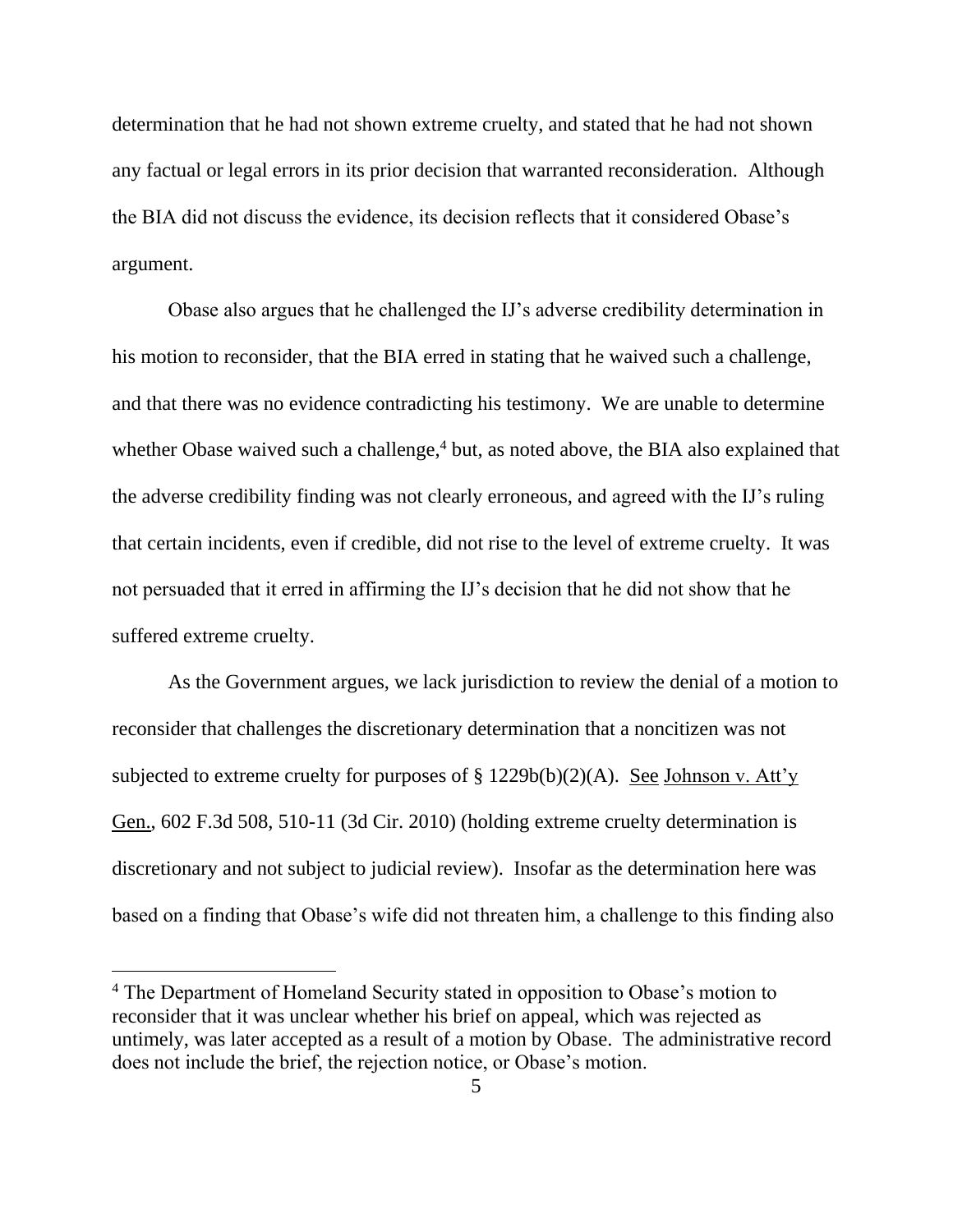falls outside our jurisdiction. See id. at 510 (stating that this Court has jurisdiction to review constitutional claims or questions of law).

Obase also contends that the BIA did not address his legal arguments. Obase does not clearly identify these arguments, but he asserted in his motion to reconsider (and he reasserts in his brief) that the evidence satisfied legal definitions of terroristic threats, extortion, extreme cruelty, intentional infliction of emotional distress, and defamation. The BIA, however, acknowledged these arguments and correctly stated that whether Obase suffered extreme cruelty is a discretionary determination. The definitions Obase relies upon are not controlling. He has shown no error in this regard.

Finally, to the extent Obase asserts that the BIA did not properly weigh the evidence before summarily affirming the IJ's decision, as stated above we lack jurisdiction to review the discretionary determination that he was not subjected to extreme cruelty. We also lack jurisdiction to review the BIA's initial decision affirming the IJ's denial of relief because Obase's petition for review is not timely as to that decision. Our review is limited to the denial of his motion to reconsider and reopen. See Stone v. I.N.S., 514 U.S. 386, 405 (1995) (holding that the filing of a motion to reconsider does not toll the time for petitioning for review of a deportation order).<sup>5</sup>

<sup>&</sup>lt;sup>5</sup> In light of these conclusions, it is unnecessary to consider Obase's arguments related to the additional requirement that he would suffer extreme hardship if removed or his new evidence of hardship. See Johnson, 602 F.3d at 512. We note, however, that the extreme hardship determination is also a discretionary decision which we lack jurisdiction to review. See Mendez-Moranchel v. Ashcroft, 338 F.3d 176, 178-79 (3d Cir. 2003) (addressing hardship requirement in  $\S$  1229b(b)(1)(D)).